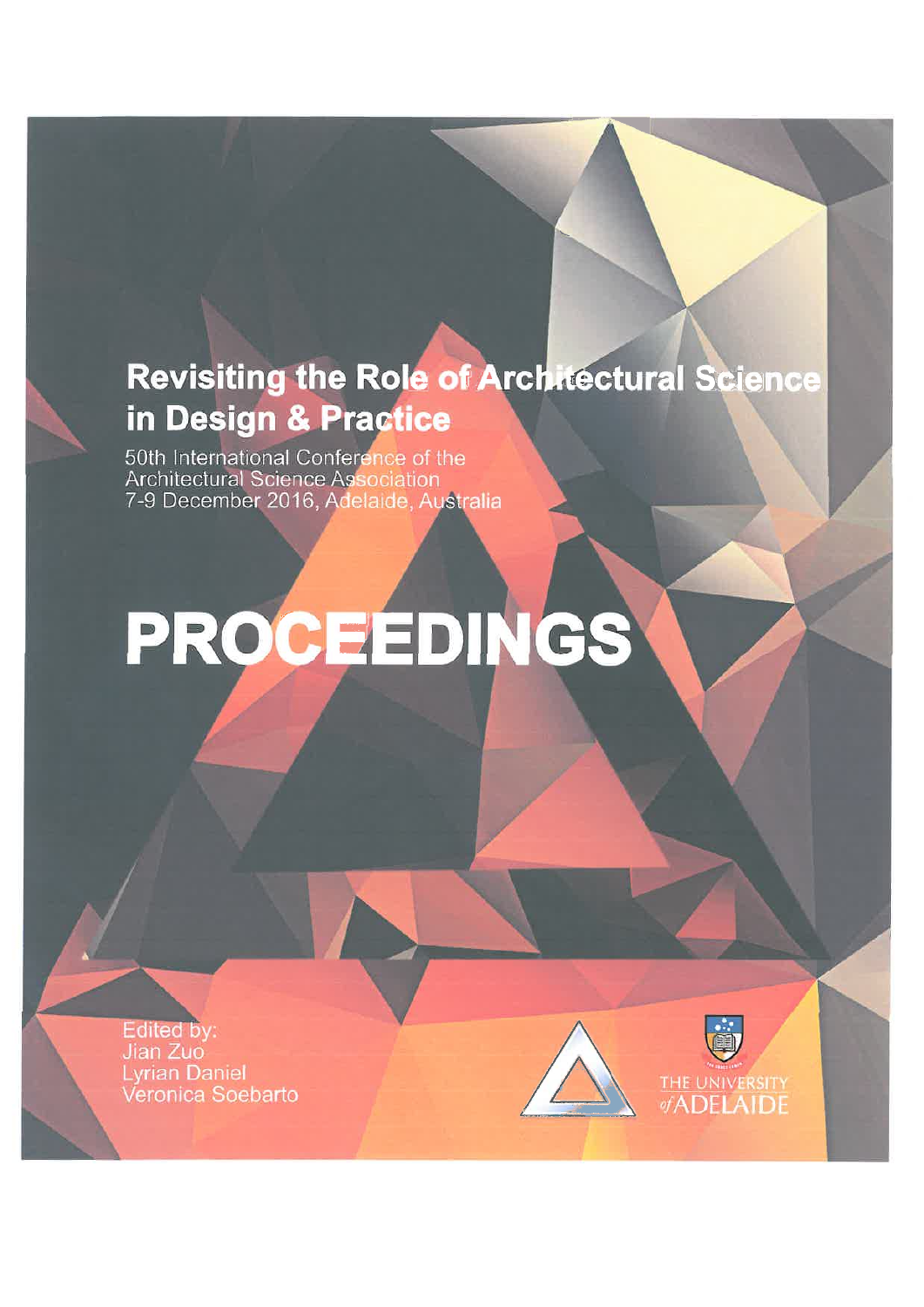## **Revisiting the role of Architectural Science In Design and Practice**

50th International Conference of the Architectural Science Association 7-9 December 2016, Adelaide, Australia

## **PROCEEDINGS**

Edited by:

**Jian Zuo Lyrian Daniel** Veronica Soebarto



Architectural Science Association

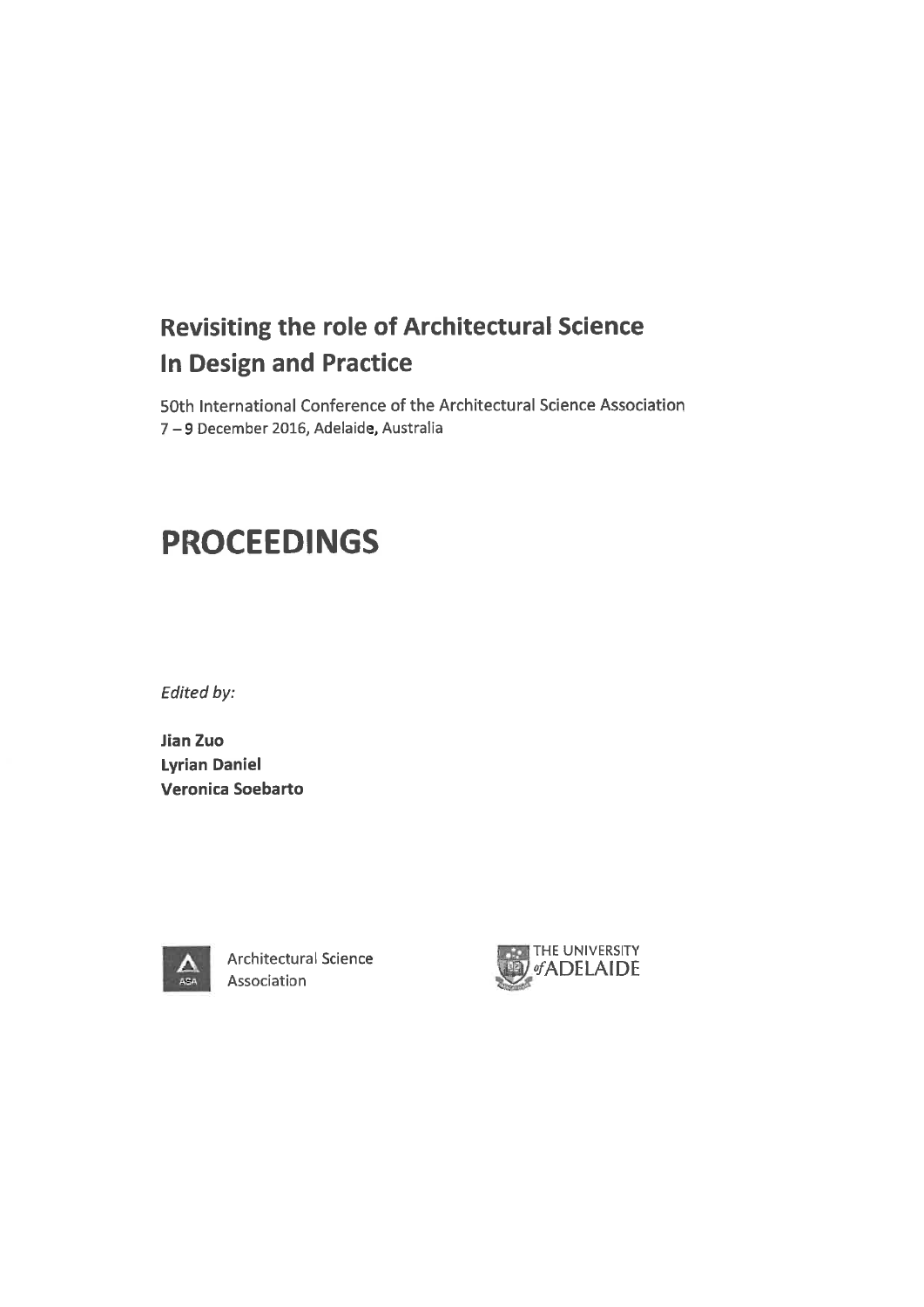J. Zuo, L. Daniel, V. Soebarto (eds.), *Fifty years later: Revisiting the role of architectural science in design and practice: 50<sup>th</sup>* International Conference of the Architectural Science Association 2016, pp. 1-10. ©2016, The Architectural Science Association and The University of Adelaide.

### Legislation revisited: New hope for the earthquake prone "home **shop"?**

ID 132

Abstract: A review of current earthquake-prone building policy undertaken by the New Zealand Ministry of Building, Innovation and Enterprise (MBIE) following the Christchurch earthquake, resulted in the Government introducing legislation to strengthen structural requirements for all earthquake-prone building to a minimum of 35% of the New Building Standard and within a time period of 15 years, and irrespective of a building location's seismic risk zone. The outcry against the original legislation led Parliament's Local Government and Environment Committee to change aspects of the Bill and call for re-submissions from the public on their appropriateness. 

This paper will scrutinize these re-submissions and outline the significant changes subsequently made to the Bill as a result of this "community feedback". It will compare the resultant legislation with those countries of similar earthquake risk, specifically Japan and parts of the USA (California), and investigate the effect this new and revised legislation will have in the continued life of the small earthquake prone "home shop" unreinforced masonry buildings that make up a significant proportion of the urban fabric of the many small towns and suburban communities within New Zealand.

**Keywords**: Construction Technology; earthquake-prone buildings; unreinforced brick masonry

#### 1. Introduction

Seismic retrofitting of existing buildings remains a complex and often politically difficult area for governmental authorities. Issues of heritage, construction complexity, social upheaval and financial considerations including loss of rental income, can put the building owner to considerable disadvantage and threaten the commercial viability of any retrofit project. This disruption has to be balanced against the advantages of building stock more resistant to earthquake damage, and hence a safer social environment for citizens.

Fardis (1998) acknowledges the major threat to human life comes from existing (older) buildings, however he asserts the emphasis of earthquake engineering research and of code writing efforts has been, and still is, on new construction. The reason: the redesign of an existing structure is a much more complex and technically demanding task than earthquake resistant design of a new structure. Issues of history and culture, building activity and heritage influence legislation. Adding to these factors is the issue of cost, which inevitably means, "..the vast majority of the building inventory in seismic regions worldwide is [and remains} by and large substandard and seismically deficient in the light of our current knowledge". Upgrading within a jurisdiction remains a fine balancing act between a desirable outcome and the unintended consequences of too severe an imposed timeframe (Fardis, 1998).

A 2006 OECD report suggests poor seismic retrofit outcomes can also originate from a lack of shared responsibility between national and local government, or governments and citizens, combined with weak incentives to undertake the work (OECD, 2006 p.27). Spence (2004) suggests a lack of financial incentive is a consideration. Given that the cost of seismic retrofit varies from 5-50% of the total rebuilding cost and with the return period of major earthquakes one hundred years or more, there is "..small incentive for the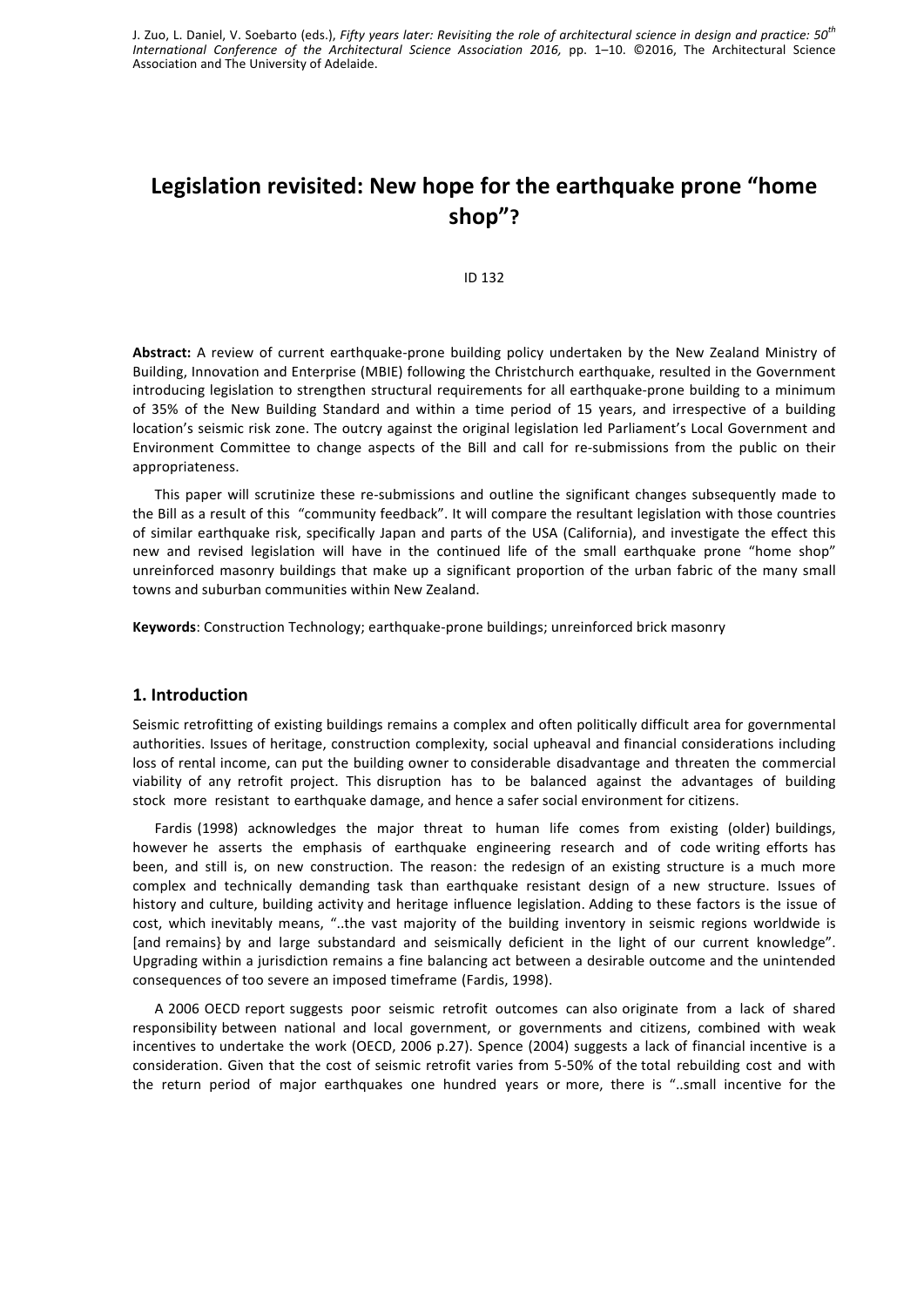2

building owner to make the investment worthwhile" (Spence, 2004, p.223). Wilkinson et al (2011) suggest building owners also lack trust in the ability of seismic strengthening techniques to perform under earthquake load. This lack of trust in the ability of design solutions to solve earthquake issues makes them reluctant to retrofit and strengthen.

Within this challenging social context, the New Zealand Government has embarked on the process of reform to its earthquake legislation, prompted by the events in the city of Christchurch, New Zealand's second most populated city. Here, on September  $4^{th}$  2010, an earthquake of magnitude 7.1 struck the city. This was followed by another, some 6 months later on February 11th 2011, this time of magnitude 6.3. The February earthquake caused extensive damage across the city and was responsible for the deaths of some 185 people, mostly as a result of building collapse. The deliberations of The Canterbury Earthquake Royal Commission, assembled to examine the reasons for these collapsed buildings, concluded with a range of recommendations designed to improve the response of the nation to another future earthquake. These recommendations led to the introduction to the New Zealand Parliament of The Building (Earthquake-prone Buildings) Amendment Bill 2013, an amendment to the Building Act 2004, with the aim of improving methods of managing New Zealand's stock of earthquake-prone buildings (Figure 1).



**Figure 1 (Source: Author)**

#### **2. Background: Current earthquake policy**

The seismic performance of existing buildings in New Zealand is managed through the Building Act, first and foremost the original Act of 1991, and latterly its successor, the Building Act 2004. The New Zealand Building Code, which contains the regulations under the Act, is a Performance Based Code, and marks a move away form the prescriptive standards based building codes common to New Zealand in the past. The performance-based regulation "establishes mandatory goals rather than enforcing prescriptive standards" and potentially offers the opportunity of achieving health, safety and environmental outcomes while at the same time promoting innovation and reducing regulatory cost (Mumford, 2010).

The path to an effective functioning performance-based system is not necessarily straight forward, as the New Zealand system has aptly demonstrated. The period of greatest building failure (in the form of leaking buildings) took place subsequent to the introduction of the 1991 Act, with the long road to remedial action beginning with the replacement 2004 Building Act, a more conservative and document (Murphy, 2011). That aside, the move to performance-based regulations is still expected in the long term to "alleviate the existence of requirements that are too complex and prescriptive, and a system unresponsive to technological change and innovation" (BIA, 1990).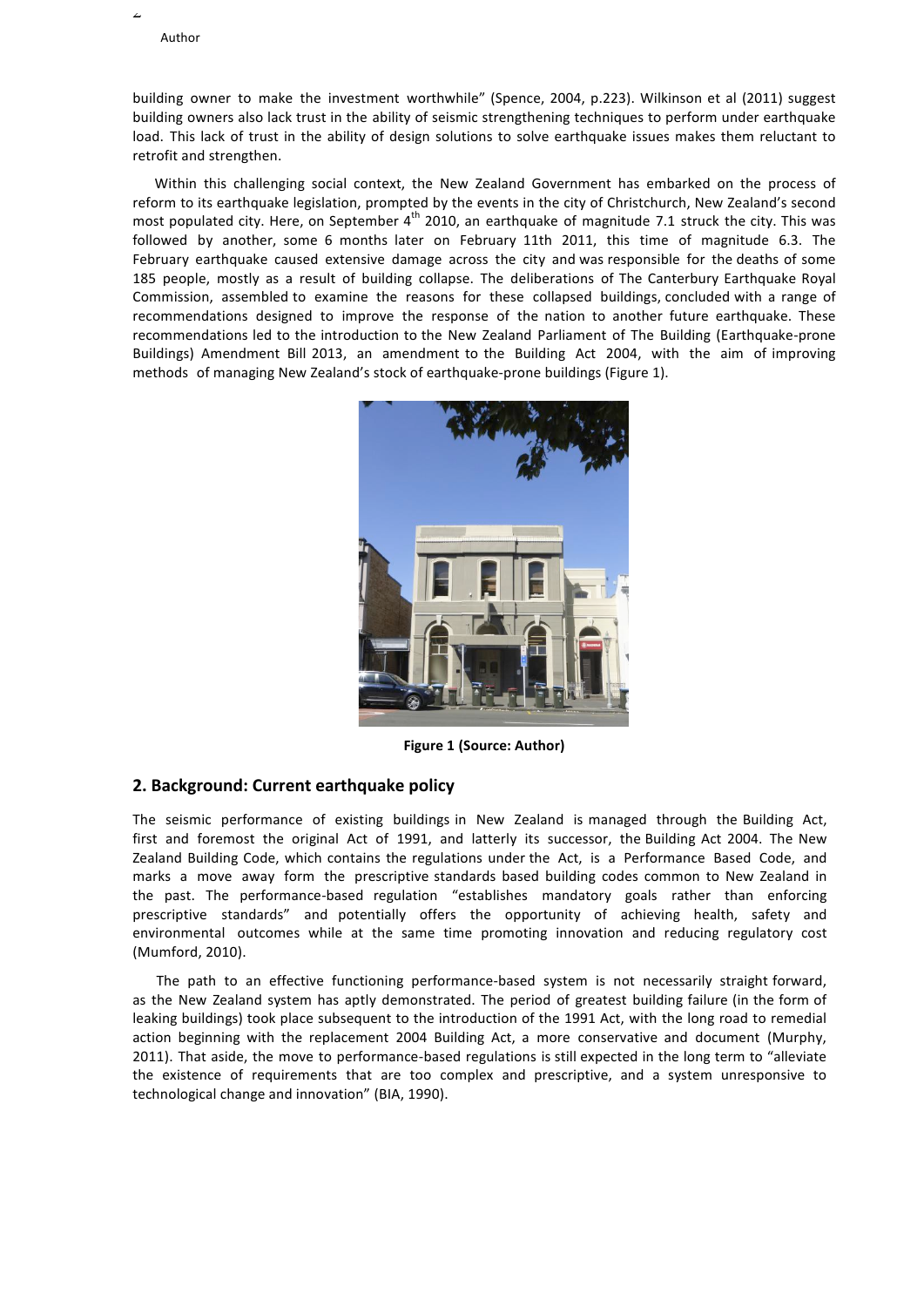Prior to the 1991 Building Act, the only national requirement for existing buildings was an Act of Parliament that required existing buildings unable to resist  $\frac{1}{2}$  of the forces of the 1965 Code to be strengthened. These forces were evidently very low and hence resulted in very few seismic refits. A voluntary program in the capital city Wellington (a high risk earthquake zone) resulted in the 1970s of retrofit or demolition of about 60% of the older building stock. The current regulatory system prior to the advent of this new legislation devolved much of the decision making to local authorities, with central government having a limited role in oversight and monitoring. Up until the Christchurch earthquake this process resulted in very few retrofits. The Christchurch earthquake of 2011 and the damage to existing buildings (including several "modern" buildings) that resulted from it provided the impetus for a review in earthquake policy.

ر

As noted, giving emphasis to the need for a review was The Canterbury Earthquake Royal Commission's report on the Christchurch earthquake. The main recommendations for change included the creation of additional legislation to empower local authorities to ensure "timely improvements" in the strengthening of existing earthquake-prone URM buildings within their area of jurisdiction, and "..that the maximum time permitted to complete the evaluation and strengthening of existing buildings should be set nationally." TA problem with this was that the TAs lacked any comprehensive catalogue of earthquake buildings. The MBIE suggested in its Consultative Document that some 15000-25000 buildings would fall into the earthquake-prone category. This figure was as a very broad estimate, as only a few local authorities "can provide good data" (MBIE, 2012, p.6).

Of the 66 local authorities, only 23 were able to provide any information on the number of earthquake-prone buildings in their districts, and much of the information received was incomplete (MBIE, 2012, p.12).

The Commission also recommended structural engineer skills in this area be improved and that a grading system be developed, capable of being understood by the general public, that adequately described the seismic performance of a building. Other recommendations of a more detailed nature gave advice on the degree of strengthening required. In general terms, to protect life safety, the Commission suggested the "shaking level" for these existing buildings be set at no less than "one third of the requirements for a new building. Where however elements of URM posed a particular threat to health and safety, that is, elements such as parapets, ornaments and external walls, that a higher level of protection would be warranted.

The Commission acknowledged some URM buildings were of historical importance but was of the view that if considered dangerous, and that demolition the only feasible option to making the building safe, then the building's status within the Historic Places Act should not prevent this demolition from being carried out (Canterbury Earthquake Royal Commission, 2012, p7).

#### **3. The Earthquake-Prone Buildings Amendment Bill**

#### **3.1. 2013 Legislation**

The Government response to the Commission's recommendations was to hold an internal ministerial policy review. It then combined its own ministry recommendations with those of The Commission and published a consultation document "Building Seismic Performance: Proposals to improve the New Zealand earthquake-prone building system: Consultation document". This document outlined the proposal options to improve the system for managing earthquake-prone buildings within New Zealand. It was released in December 2012, with submissions required on the proposals from the public by 8th March 2013. The submissions were themselves analyzed in a subsequent report: "Building Seismic Performance: Proposals to improve the New Zealand earthquake-prone building system: Summary of Submissions" (9 MBIE, 2013).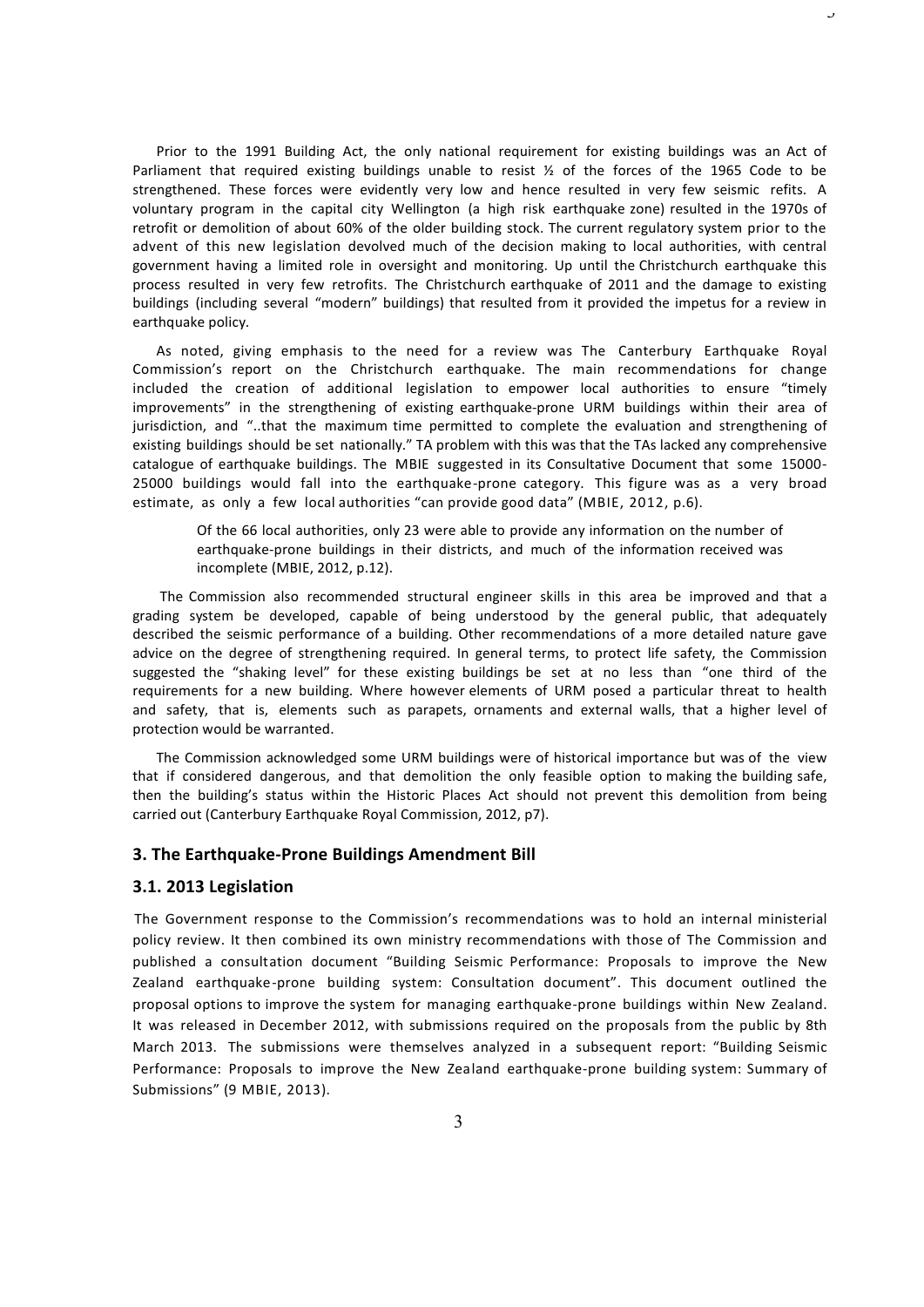

4

The review and the introduction of the Earthquake legislation in the form of the Building (Earthquake-prone Buildings) Amendment Bill 2013 is a move away from passive strengthening policies to active policies requiring strengthening upgrades to specified standards and within specified nationally imposed timeframes.

The legislation as initially drafted required Territorial Authorities to:

- Complete a seismic assessment of all non-residential, and multi-unit, multi-storey residential buildings in their areas "within 5 years of the legislation taking effect"
- Enter the results of these assessments into a central register of earthquake-prone buildings
- Ensure the buildings on this register are either strengthened or demolished within the 15 year specified timeframe.
- Require certain strategically placed and/or important buildings to be strengthened earlier than the national time frame.

The MBIE document acknowledged initial proposals in the legislation that specified a uniform timeframe to upgrade, regardless of the risk zone, met considerable resistance from submitters. Concerns were expressed about the "one-size fits all approach" inherent in the legislation, particularly the nationwide timeframe of 15 years for strengthening, regardless of risk.

Whilst we agree with the retention of the current standard, the proposed timeframes and accountabilities appear too hard-hitting for our communities to absorb in any cost effective way (MBIE, 2013, p.11).

Whilst regional variation introduces complexity into legislation, submissions nevertheless suggested it was important any approach took into account such factors as seismicity, economic profile (high value, high rent versus low value and low rent), local heritage issues and the likely impact of the legislation on the local community.

#### **3.2. The (Re)-Submission Process**

#### *3.2.1. Proposed Changes*

To its credit, the Government's response to the obvious deficiencies was to make changes and invite the initial respondents to make additional submissions on the altered bill. The changes included:

- Reducing the scope of buildings covered by the bill, excluding now such structures as farm buildings, retaining walls, fences, monuments, wharves, bridges tunnels and the like.
- Lengthening the time frames for identification and remediation by categorizing New Zealand into three areas of high, medium and low seismic risk (by reference to the seismic hazard factor (Z factor).
- Requiring TAs to identify and assess only *potentially* earthquake-prone buildings within their iurisdiction (not *all* buildings as per the previous drafted legislation). This was required within a selected timeframes of up to 15 years, again depending upon seismic risk. Building thus identified would require registering on an earthquake-prone buildings register.
- Linking the remediation times for building strengthening to three seismic risk areas: High=15years; Medium 25years; Low= 35years -as against the sole time of 15 years, regardless of seismic area, operative with the previously drafted legislation.
- Defining priority buildings such as hospitals, school buildings, emergency service facilities such as fire stations, police stations and corridor buildings (building close to strategic access ways). Remediation for such buildings was to be *half* the timeframe of the seismic zone.

Provisions of the bill that were to remain largely unchanged include

• Exemption to remediate when the risk is assessed as very low.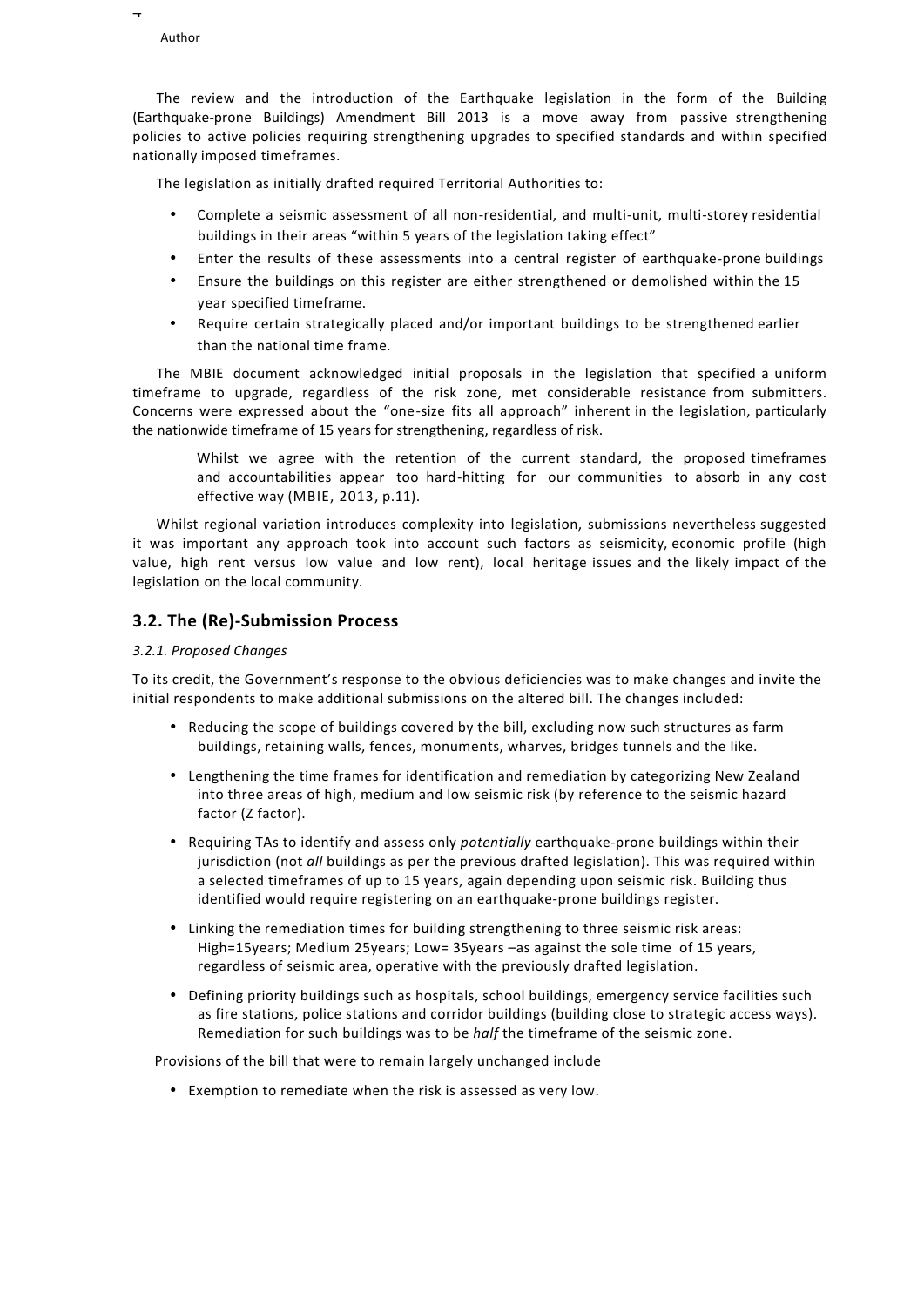• An extra 10 years to remediate for Category 1 listed historic places that are earthquake-prone.

 $\cup$ 

• Authority for a TA (on a case by case basis) to grant building consent for an upgrade without requiring upgrades to the means of escape from fire and access and facilities for persons with disabilities. 

#### *3.2.2. 2015 Re-submissions*

A Total of 121 submissions were received, with 48 late submissions (23 July 2015) specifically commenting on the proposed changes put forward by Cabinet. The stakeholder ratios are as per Table 1.

#### *3.2.3. Timespans*

A sizable minority (44%) specifically supported the general thrust of the changes, in particular remediation time extensions relative to seismic risk, even though they may have had reservations about other parts of the Bill.

The proposed approach would be proportionate to risk and recognizes that for low risk zones, buildings would likely be replaced or significantly re renovated during the next 35 years regardless of earthquake requirements, meaning property owners would save money (Property council, 2015).

| Stakeholder              | Percentage |
|--------------------------|------------|
| Individual               | 42%        |
| <b>Building Owners</b>   | 18%        |
| <b>Local Government</b>  | 10%        |
| Architects and Engineers | 10%        |
| <b>Others</b>            | 20%        |

#### Table 1. Late Submission Breakdown

#### *3.2.4. Priority buildings:*

The original Bill proposed faster time frames for "priority buildings" regardless of seismic zone. Amendments proposed These priority buildings be limited to hospital and school buildings, emergency service facilities (eg police stations) and corridor buildings and restricted to areas of high and medium seismic risk.

A number of submitters (33) suggested shortening the timeframes for the strengthening of certain parts of unreinforced masonry buildings (such protrusions as verandas or parapets) due to the hazard such protrusions posed. The submission by Ann Brower, a sole survivor within a bus destroyed by falling building work in the Christchurch earthquake, seem to find particular favour with officials, with her suggested changes incorporated into the final Bill.

Government should create a separate category for non-structural unreinforced masonryparapets, gables, and chimneys- because: a. They are the cheapest to fix; b. They are the first to fall; c. They are the deadliest when they do fall...

Fixing parapets, gables, and chimneys first would make the Bill more equitable for towns at lower earthquake risk. Fixing the most dangerous and least expensive bits first might render unnecessary the full building strengthening. (Ann Brower, 2015)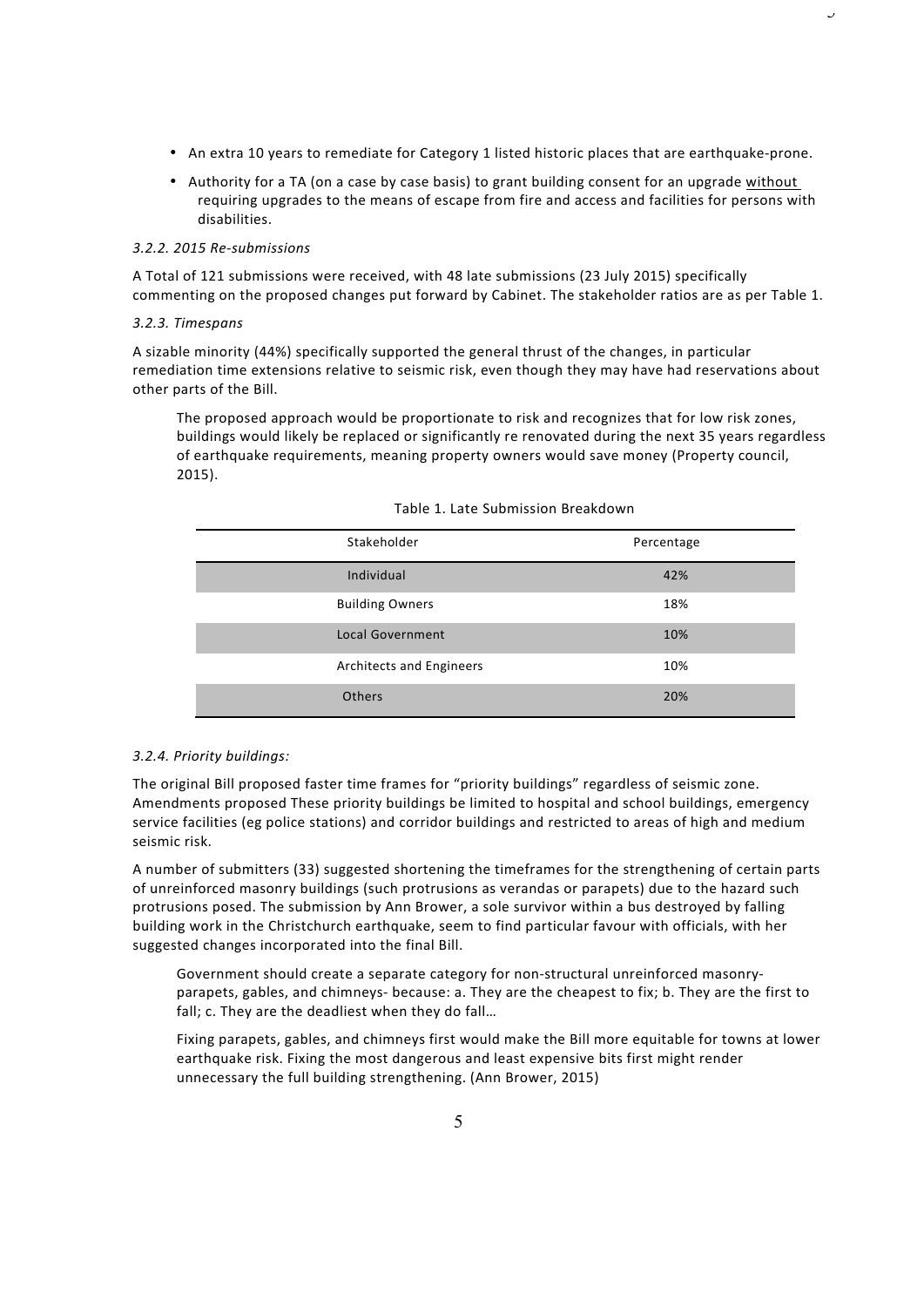6

#### *3.2.5. Definition of earthquake-prone*

Most Territorial Authorities supported the definition of earthquake-prone as being a percentage less than 35% of the New Building Standard. A range of Engineering organizations, including GNS Science, and individuals took exception to the definition and asserted any definition realistically had to be linked to seismic risk and occupancy.

Consideration must be taken for the occupancy rate of each specific building when determining its rating since it is clearly stated that the objective of the Bill is to protect people from injury or death from building failure during a future earthquake (GNS Science, 2015)

lan Harrison's submission reiterated the belief outlined in his original submissions that the definition threshold is overly conservative and that it should be more closely defined in relation to a buildings potential for collapse, which in turn links it to seismic risk. A building in Auckland (low risk) is hence likely to be overly strengthened as against an equivalent building in Wellington, given the difference in risk levels between the two centres.

#### *3.2.6. Low risk exemptions*

This section did not arouse much comment, although GNS Science thought the now exemptions for such structures as farm buildings, bridges, retaining walls and tunnels, included in the original legislation, was a backward step. Most were realistic in their assessment however that such structure presented little risk to the public in the event of an earthquake.

#### *3.2.7. Heritage Issues*

Category 1 building so registered under the Historic Places Act 1993 can apply to the territorial authority for extensions of time for remediation of up to 10 years. 18 submitters (including eight territorial authorities) suggested the definition of heritage be widened. This would have had implications for the typical "home shop" building, typically of URM and the focus of this paper. Such buildings remain particularly vulnerable should this legislation be enacted as the vast majority is not, with few exceptions, of Category 1 heritage status.

#### *3.2.8. Upgrade requirements*

The Bill amends the Building Act 2004 and enables Territorial Authorities to allow dispensation in certain situations from the overall requirement to upgrade fire and egress requirements, and access and facilities for persons with disabilities when altering or upgrading the building to comply with earthquake strengthening requirements.

As could be expected, the discretion caused much comment. Thirty submitters supported the provision with 37 opposed. Supporters included organisations such as the Property Council, Local Government NZ and Historic Places Aotearoa. Dissenters included disability groups, and Human Rights Commission and several individual submitters.

Article 9 of Convention of the Rights of People with Disabilities...requires States to take appropriate measures to ensure that disabled people have access, on an equal basis with others...(Human Rights Commission, 2015)

#### *3.2.9. Financial incentives*

A number of late submissions continued to call for financial incentives to lessen the burden on building owners required to remediate their buildings, even though this was not addressed in the changes to the Bill. This issue is particularly relevant for the small town low value and low rent "home shop" URM building where the loan-to-value ratios would all but rule out bank finance.

Auckland Council suggested "...Government grants for the upgrade of structures of significance, such as those of particular heritage value" and or that the "cost of a seismic retrofit to be deemed 'repairs and maintenance' rather than 'capital expenditure' for tax purposes (Auckland Council, 2015).

Where territorial authority or other government support is not forthcoming, and the owner unable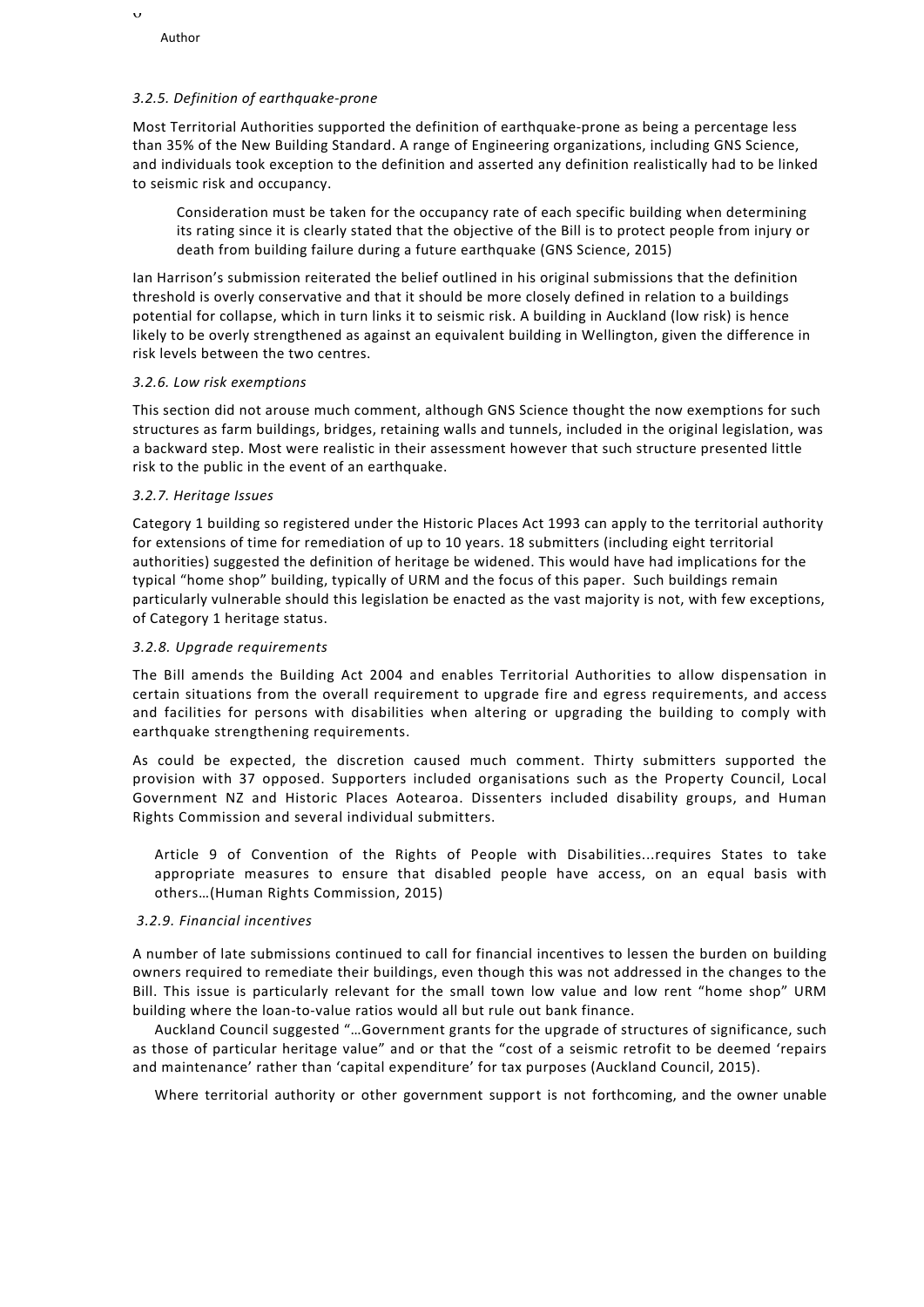or unwilling to remediate, then demolition of the building, with subsequent loss of streetscape heritage, remains the only viable alternative.

 $\overline{1}$ 

#### **4.** International seismic retrofit policies

New Zealand's attempt to instigate a more active national policy for Earthquake-prone buildings can be compared to other earthquake sensitive jurisdictions, particularly Japan and parts of the United States, notably California.

#### **4.1 Japan**

In Japan the increased cost of natural disasters, in particular the destruction caused by the Kobe earthquake has led to a revision of the building code to performance-based regulations, a measure similar to the introduction in New Zealand of the national performance based building code in 1991 (Ghobarah, 2001, p.878). The expectation is that the introduction of these performance-based requirements in Japan will assist with more flexibility in the area of local authority control and leave more room for innovation in design and material use. (Otani) Prior to the Kobe earthquake, seismic retrofit was given low priority Japan with a recent OECD report indicating an estimated 30% of the total building stock remain constructed according to outdated codes and standards (OECD, p.270). Whilst it is a leader in seismic hazard mitigation technology for new buildings, the national building code does not provide for existing buildings, except when structural members are changed or there are additions to the building. Unlike California et al, there is also no code requirement for strengthening where a change of use is proposed, and unlike the legislation currently proposed for New Zealand, no mandatory requirements to strengthen or mitigate the specific earthquake hazards in URM building, with the decision to upgrade left to the owner, who may determine the seismic force level for which the retrofit is to be designed (Kikuchi, 1992).

The introduction of the "Law Concerning the promotion of the Improvement of Earthquake- Resistant Construction" after the Kobe earthquake has also come, unlike New Zealand's legislation, with supporting financial aid for seismic retrofit of buildings such as apartment houses, offices and schools and later in 2002, houses (Yamomoto, 2005). The financial aid is modest, estimated between the range 13-16 percent, but combined with other incentives such as reduced housing loans taxation and reduced interest rates from the Housing Loan Corporation, presents a monetary incentive for an owner to upgrade, an incentive currently missing from the New Zealand legislation (OECD, p.28).

#### **4.2 California**

The Uniform Building Code (UBC) operating in California contains only one passive "trigger" and no clear active triggers for the seismic upgrade of existing buildings. The passive trigger is a change of use in the building, with discretion given to the building official to determine that the change of use is to a more hazardous occupancy. Most cities within the area have instigated additional regulations however that reflect the communities concern over safety issues associated with existing buildings, especially those constructed in URM. In this sense suggests Hoover, California continues "..to be a leader within the USA in the field of seismic mitigation." (California Seismic Safety Commission (CSSC), 2001, p.1). The active "triggers" require seismic retrofitting for certain building types, with the state mandating that the seismic hazards of unreinforced masonry buildings (URMs) in particular must be mitigated in a proactive manner, particularly in the area of parapet hazards, where the parapet upstand has often deteriorated and is not well secured to the structure. All regional building codes offer a standard for the seismic strengthening of URM buildings -viz. the Uniform Code for Building Conservation. The policy hence has similarities to the just passed legislation for URM buildings in New Zealand. Unlike New Zealand however, which is implementing a national policy with specific timeframes and retrofit requirements, there is within California a wide variation in the standards utilized within the different cities making up the Zone 4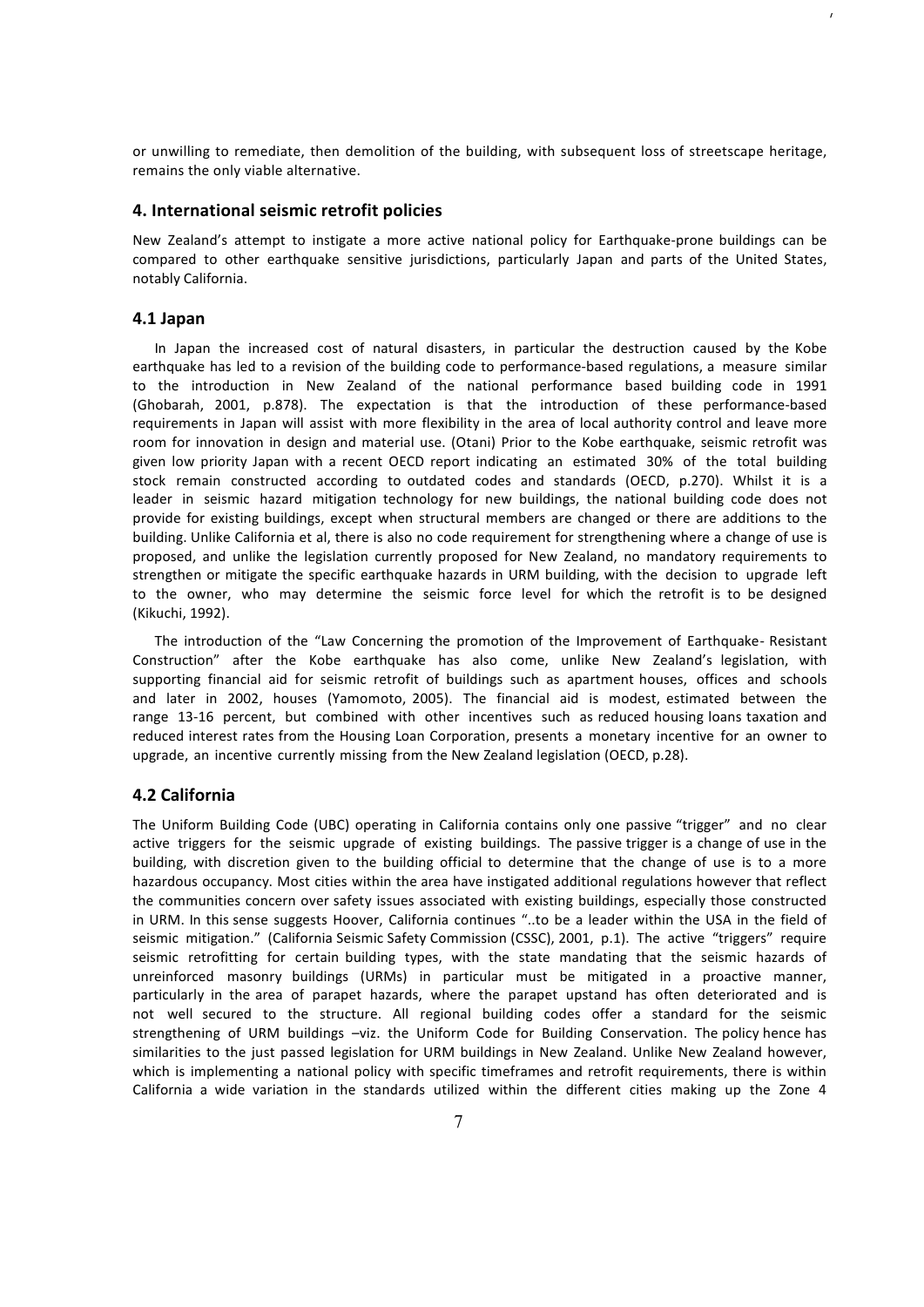$\circ$ 

earthquake area (the zone of highest risk). This is an unfortunate situation says Hoover, resulting in "..an uneven level of life safety between jurisdictions, unfair requirements of building owners, and inequitable economic competition between jurisdictions." [CSSC, 2001, p.2). There is a strong need, suggests Hoover (1992), for "uniform life safety standards for the assessment and retrofitting of existing buildings." The New Zealand nation-wide policy of seismic retrofitting regulations for earthquake-prone buildings would hence be seen by Hoover as a desirable outcome in the task of providing minimum life safety for building users in California.

The issue of compulsory retrofit within a specific timeframe remains a challenge in California, where for example, the issue of hospital seismic safety with a specified timeframe, imposed by a Senate Bill in 1994, comes up against the social consequences of demolition and closure for non complying buildings not capable, through lack of funds, of meeting the requirement to "survive earthquakes without collapsing or posing a threat of significant loss of life." (CSSC, p.2). In these more urgent cases the recommendation is for public funding for genuine hardship, but with a recommendation "to encourage new construction over retrofitting." (CSSC, p.5).

#### **4.3. Other earthquake jurisdictions within the USA**

Most other states adopt the Uniform Building Code (UBC) as the core state code, with many adding additional and different requirements beyond the sole UBC "change of use" trigger for seismically retrofitting existing buildings. Utah for example, home to the Wasatch fault has, within the city of Odgen, an ordinance requiring braces and wall anchorage for URM parapets, was well as snow load analysis, whenever a URM building is reroofed (Reaveley, 1992). Other jurisdictions have equally unique variations. Washington, whilst it adopts the UBC as its state code, requires a structural retrofit if there is extensive structural repair, a major re-modeling to extend the life of the building, a change in occupancy to a more hazardous use or has been vacant for more than a year (Hoover, 1992, p.72).

#### **5. Conclusion**

The seismic retrofit performance of existing building can be a vexing one for countries prone to earthquakes. New Zealand is no exception.

Policy makers, suggest Fardis, hope that the problem of substandard existing buildings will be solved by gradual attrition. The reality is that to bring these buildings up to the standard of new construction is very difficult and hence very expensive. Fardis suggests the trend is hence to accept "significantly lower performance requirements of existing or rehabilitated buildings, relative to those implicit in current codes for new buildings." The basis of this pragmatic attitude is not the presumably shorter remaining service life of an existing building but the recognition of the "higher cost of seismic retrofitting in comparison to new construction." (Fardis, p.131).

The OCED report suggests retrofitting should be encouraged with "a mix of regulatory obligations, incentives and support through public funds." Whilst the benefits of retrofit are evident, the process is a lengthy one and costs "may in some cases equal reconstruction." Research effort then, suggests the OECD report should be directed towards identifying cheap and rapid retrofitting methods (OECD, p.29).

Changes to the Bill have eased the burden for the small home shop and its owner. Time frames have been extended, especially for buildings in medium or low risk seismic zones. The TAs role is less onerous, with only potentially earthquake-prone buildings requiring identification and classification, and with more time to achieve this classification. Priority buildings still have a shortened time frame to remediate (half that of the seismic zone), but there is no blanket "one off" nationwide time span now required. A greater number of low risk buildings have been excluded from the provisions of the legislation, lessening the burden on farmers, owners of non-occupied structures (such as monuments) and civil support structures such as bridges. Moderate alterations to the building will still trigger the need for a seismic upgrade, but accessibility and fire egress requirements can be dispensed with (to the annoyance of some submitters) if the TA can be persuaded to agree with the view that such compliance is unreasonable.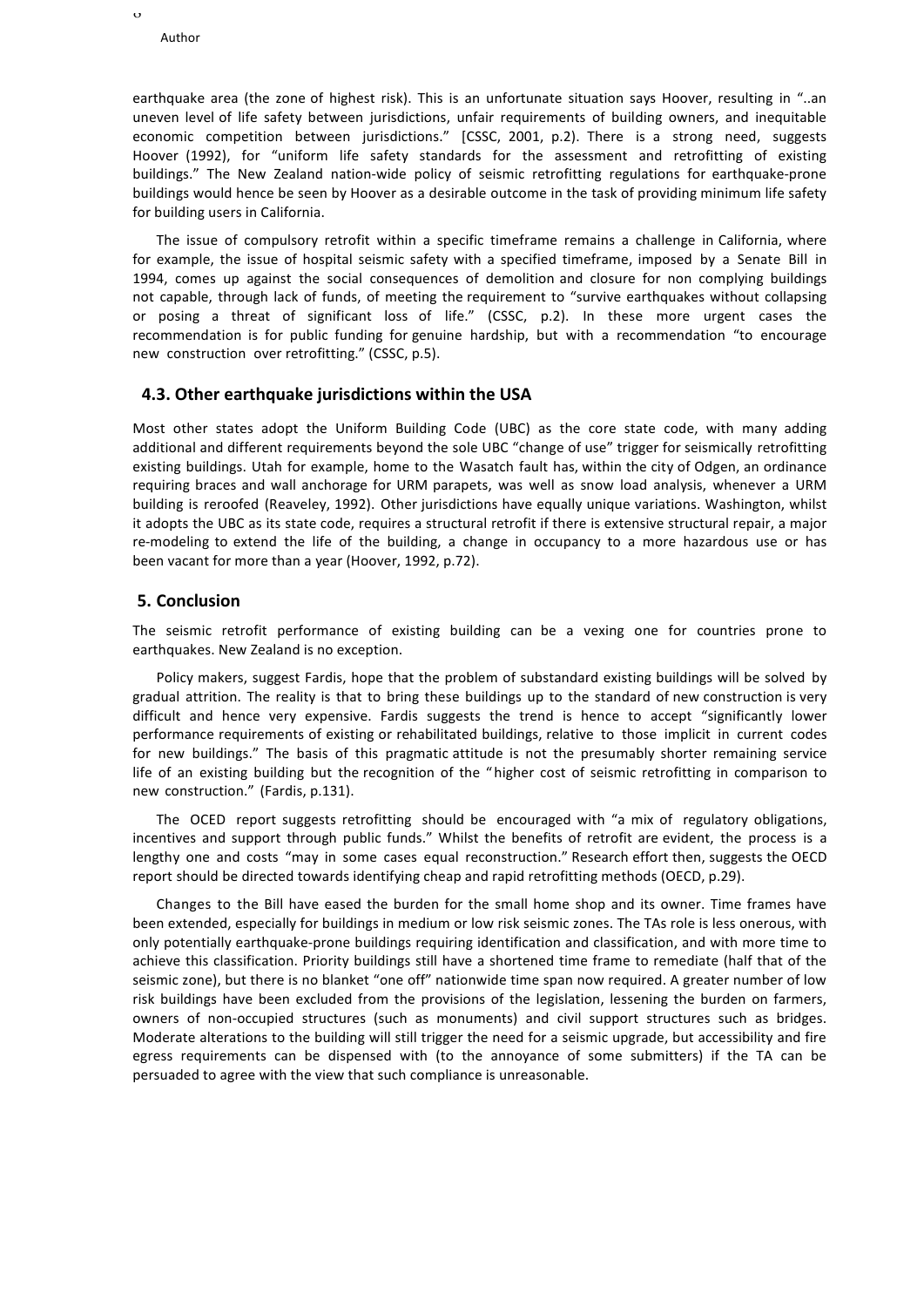The suggestion by Ann Brower and others for a separate category for non-structural unreinforced masonry parapets, gables and chimneys within all buildings, and for these appendages to be fixed first, would meet the "cheap and rapid retrofitting methods" recommended by the OECD.

 $\overline{z}$ 

Fixing the parapets first would make the Bill more equitable for towns at lower earthquake risk. Fixing the most dangerous and least expensive bits first might render unnecessary the full building strengthening. ...the benefits of fully retrofitting all 9794 buildings in Auckland below 33% of code are minimal, and far outweighed by the costs...If we fix the deadliest and cheapest first, we'll get the greatest safety bang for the retrofitting buck (Bower, 2015).

The legislation has partially accommodated her suggestion. Appendages such as the veranda and parapet require now require strengthening as a "priority" and within the priority time frame, *but only if* the building is on a high use pedestrian corridor. The legislation still insists on the full strengthening retrofit to be achieved by the particular timespan. Here the New Zealand legislation differs from other jurisdictions. The element of compulsion for full strengthening to the 34% NBS still remains, albeit to extended timeframes that better reflect the zone and hence level of risk.

No financial support has been offered to the building owner, another OECD recommendation; yet there are considerable penalties for failure to complete remediation by the deadline and a fine of up same amount, imposed by the TA, for failing to comply with safety requirements. Such an approach is contrary to Japanese policies and OECD recommendations and is likely to cause wholesale demolition of the small URM buildings in provincial areas, where values are relatively low and financial and insurance costs outweigh rental benefit likely from any strengthening.

Retrofit policy, suggests the OECD, needs to be carefully evaluated for its effectiveness. Passive policies may result in little change. More actively focused policies, such as currently before the New Zealand Parliament, may result in the wholesale demolition of buildings that are meeting quite satisfactorily the requirements of the local community, with subsequent loss of streetscape heritage and cultural value. That scenario should be avoided at all costs.

#### **References:**

- Brower, A., (2015). *Supplementary Submisslon No 3* In NZ Parliament, Committee Documents, Evidence/Submission. Assessed 23/06/2016 from http://www.parliament.nz/ennz/pb/sc/documents/evidence?custom=00dbhoh\_bill12960\_1
- Auckland Council, (2015). Supplementary Submission No. 4. In NZ Parliament, Committee Documents, Evidence/Submission. Assessed 23/06/2016 from http://www.parliament.nz/ennz/pb/sc/documents/evidence?custom=00dbhoh\_bill12960\_1
- Building Industry Commission (BIA), *Reform of Building Controls (Vol.1*). A report to the Minister of Internal Affairs. Wellington: New Zealand, January 1990, p24.
- California Seismic Safety Commission (CSSC), (2001): *Findings and Recommendations on Hospital Seismic Safety, Sacramento.* Op. cit in OECD Studies in Risk Management: Japan Earthquakes. (2006) OECD Publications, 2, rue Andre-Pascal, 75775 Paris Cedex 16, France. p30. Accessed 12/10/15 from http//www.oecd.org/japan/37377837.pdf
- Canterbury Earthquakes Royal Commission, *Volume 4, Final Report Part Two, Earthquake-prone Buildings, 2012*. Accessed 10/09/2014 from http://canterbury.royalcommission.govt.nz/Final-Report- --Part-Two
- Fardis, M.N., (1998). Seismic *assessment and retrofit of RC structures*. In Proceedings of the Eleventh European Conference on Earthquake Engineering. Sept1998. Assessed 12/10/15 from https://books.google.co.nz/books?hl=en&lr=&id=kD1Zh4AhYfkC&oi=fnd&pg=P A131&dq=Seismic+assessment+and+retrofit+of+RC+structures,+Fardis,+M.N.&o ts=dUktAZ0M